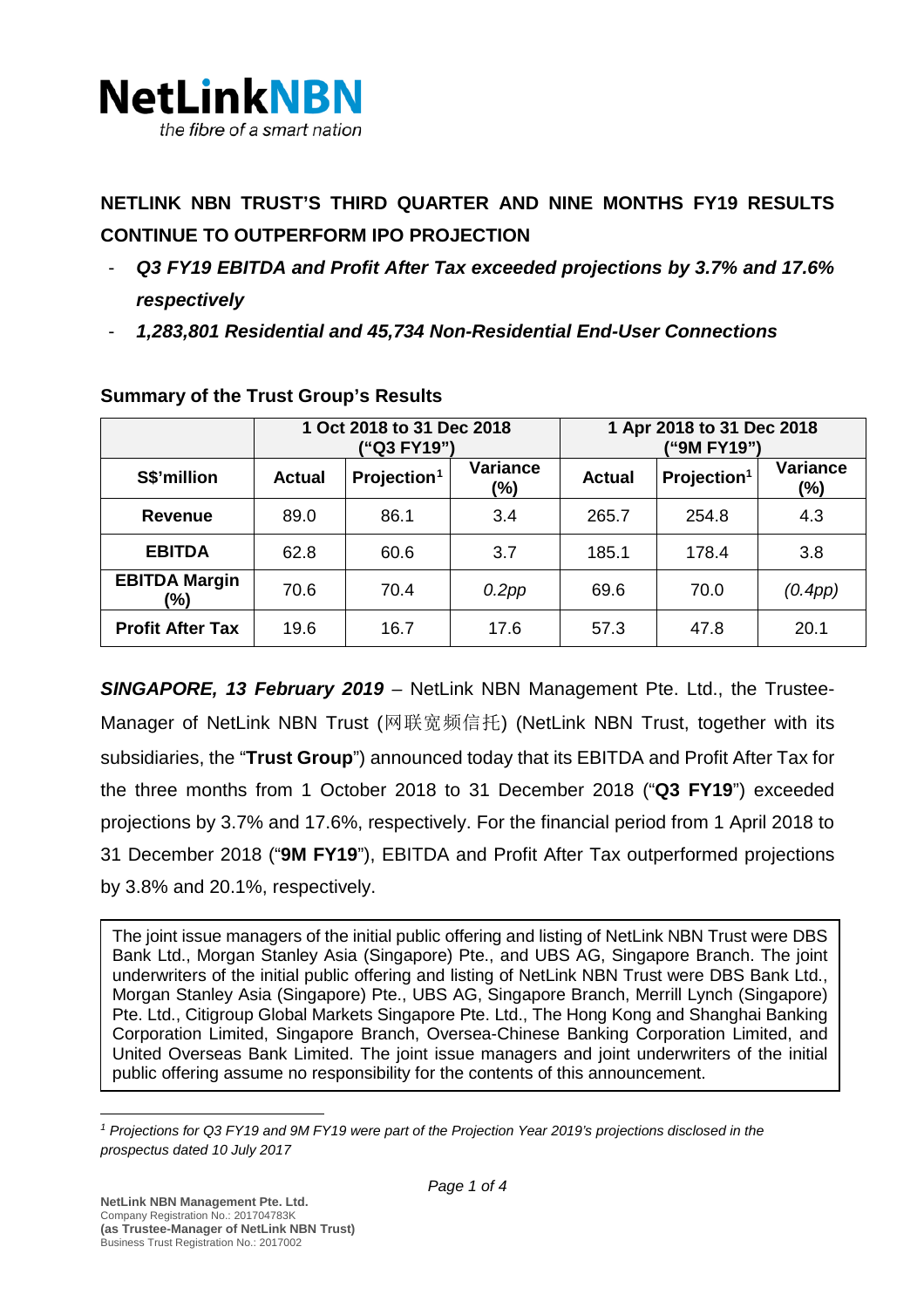

Mr. Tong Yew Heng (唐耀兴), Chief Executive Officer of the Trustee-Manager, said, "Our highly resilient business model continued to deliver results that have exceeded projections. We expect a steady growth in the number of connections as more end-users migrate to fibre. We will continue to invest in our network to deliver sustainable growth and value to all our unitholders."

#### **RESILIENT BUSINESS**

In Q3 FY19, the Trust Group posted revenue of S\$89.0 million, 3.4% higher than projected. Besides achieving higher than projected revenue from residential connection, nonresidential connections and NBAP & Segment connections, the Trust Group's top line performance was also driven by higher diversion revenue from completed projects mainly for government agencies as well as higher ducts and manholes service revenue. This was partially offset by the lower than projected installation-related revenue.

Total expenses for Q3 FY19 amounted to S\$71.7 million, which was 0.4% lower than projection. This was mainly attributed to lower depreciation and amortisation expenses, finance costs and other operating expenses, which were partially offset by higher operation and maintenance costs and diversion costs which are in line with higher revenue.

The Trust Group's EBITDA of S\$62.8 million was higher than projected by 3.7%, while Profit After Tax of S\$19.6 million was above projection by 17.6%.

In 9M FY19, the Trust Group achieved revenue of S\$265.7 million, 4.3% higher than projected. The Trust Group achieved EBITDA and Profit After Tax of S\$185.1 million and S\$57.3 million for 9M FY19, which were 3.8% and 20.1% higher than projected, respectively.

As at 31 December 2018, there were 1,283,801 residential connections and 45,734 nonresidential end-user connections, compared to 1,241,018 residential end-user connections and 45,514 non-residential end-user connections as of 30 September 2018. This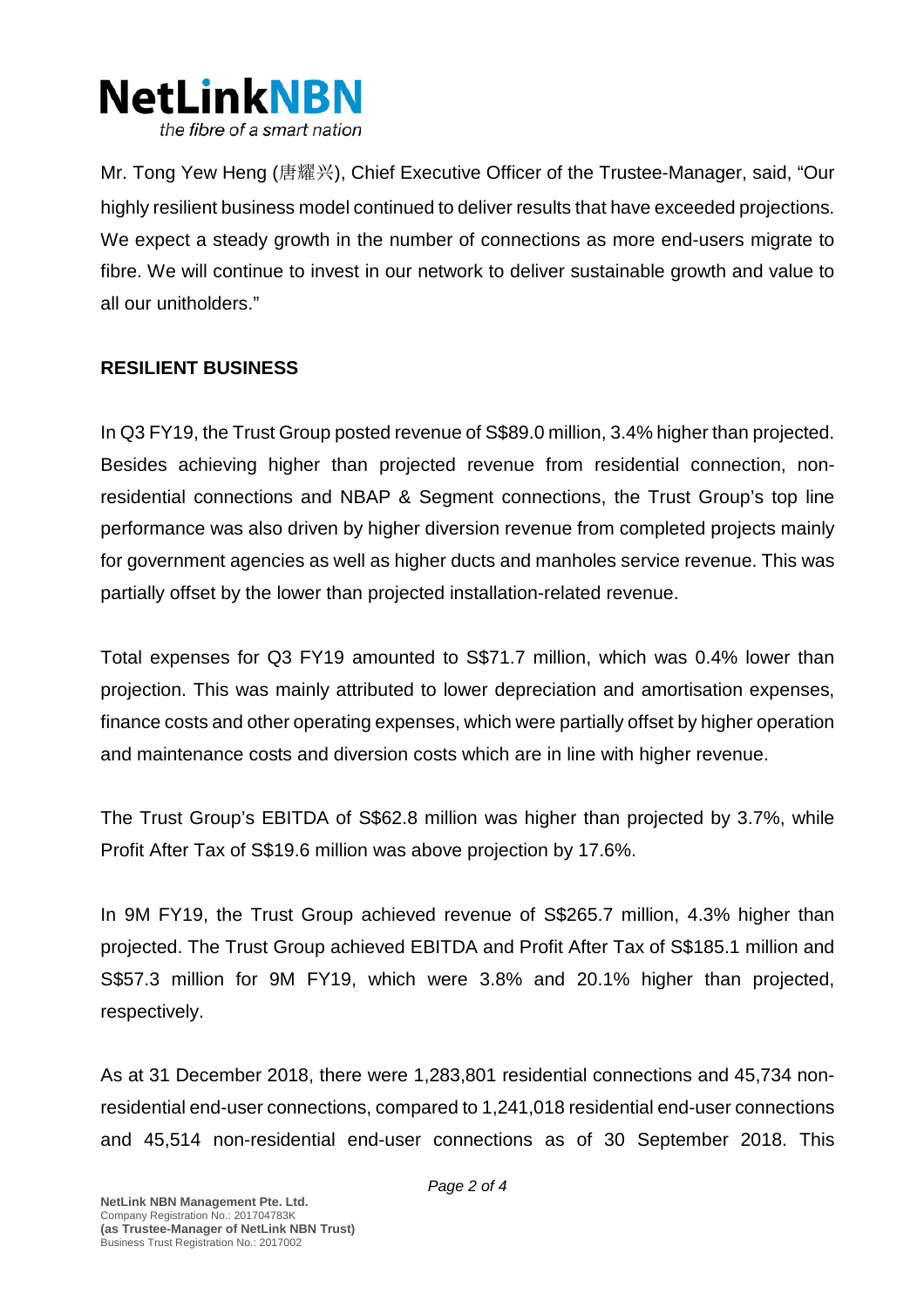

represents an increase of 3.4% and 0.5% respectively compared to the end of the previous quarter. NBAP connections increased by 14.2% to 1,462 connections compared to the end of the previous quarter.

#### **STABLE CASH FLOW GENERATION TO SUPPORT UNITHOLDER RETURNS**

The Trust Group reported steady net cash generated from operating activities of S\$168.8 million and S\$61.6 million for 9M FY19 and Q3 FY19 respectively.

As disclosed in the Prospectus, the Trust Group has a stated policy to make distributions on a semi-annual basis. Accordingly, the next distribution period will be for the six months ended 31 March 2019.

### **OUTLOOK**

Notwithstanding the lower than projected installation revenue as highlighted in the previous announcement, the Trust Group expects to achieve the projected revenue as stated in the Prospectus for FY19 due to the better year-to-date performance.

The Trust Group is continuing to expand its network in new housing estates. The Trust Group has also been working proactively with the RLs to anticipate future demand in the Non-Residential and NBAP segments, and to support the RLs' efforts to acquire new corporate and NBAP customers. With its extensive nationwide fibre network, the Trust Group is well-positioned to support, among others, the Smart Nation initiatives, the developments in Punggol Digital District and Jurong Innovation District, and the fourth mobile telecommunication operator in its mobile network deployment. In addition, the Trust Group is monitoring the development of the 5G network in Singapore and will explore opportunities associated with the new technology.

*- End -*